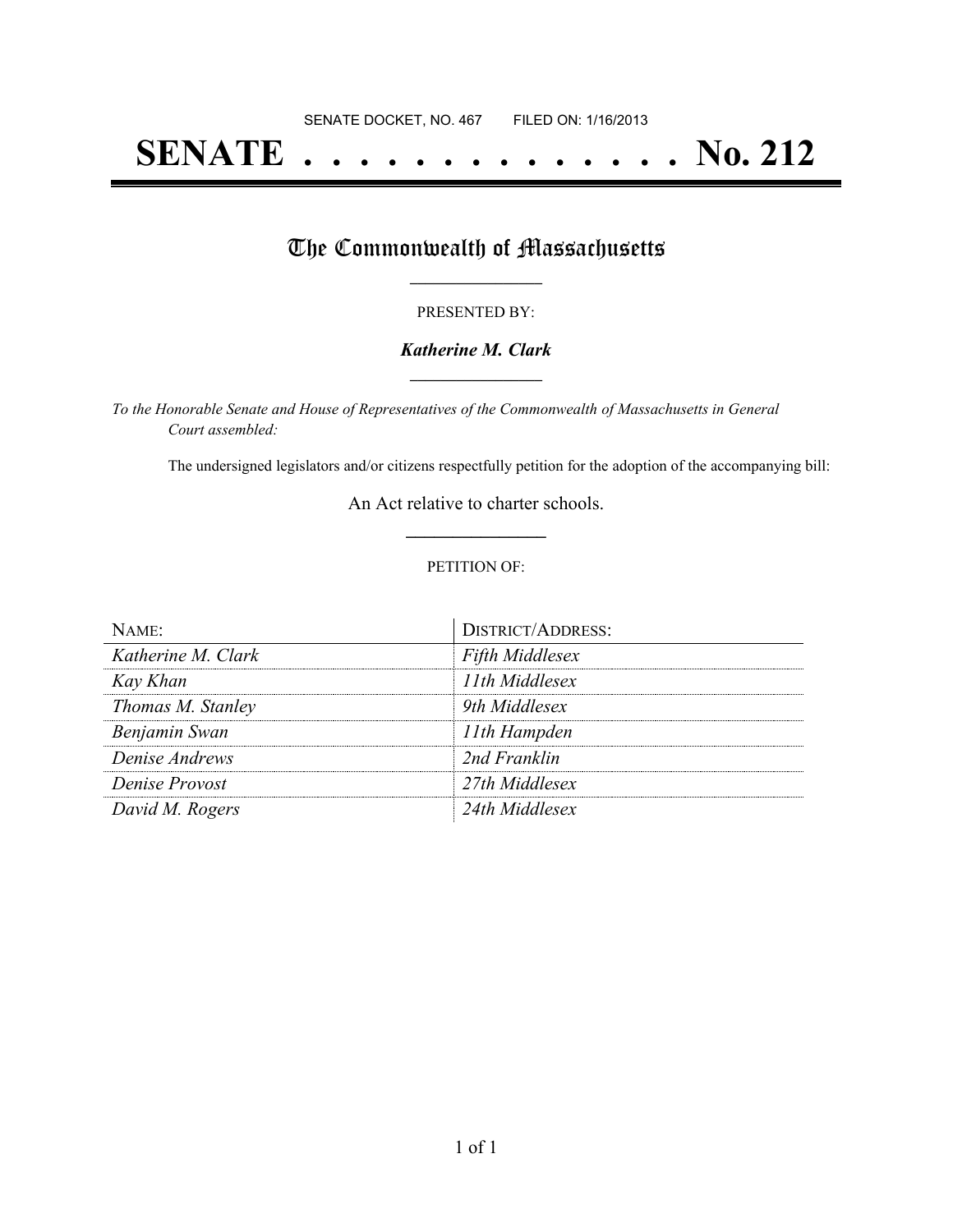### SENATE DOCKET, NO. 467 FILED ON: 1/16/2013

## **SENATE . . . . . . . . . . . . . . No. 212**

By Ms. Clark, a petition (accompanied by bill, Senate, No. 212) of Katherine M. Clark, Kay Khan, Thomas M. Stanley, Benjamin Swan and other members of the General Court for legislation relative to charter schools. Education.

### [SIMILAR MATTER FILED IN PREVIOUS SESSION SEE SENATE, NO. *186* OF 2011-2012.]

## The Commonwealth of Massachusetts

**\_\_\_\_\_\_\_\_\_\_\_\_\_\_\_ In the Year Two Thousand Thirteen \_\_\_\_\_\_\_\_\_\_\_\_\_\_\_**

An Act relative to charter schools.

Be it enacted by the Senate and House of Representatives in General Court assembled, and by the authority *of the same, as follows:*

1 SECTION 1. Section 89 (ff) of chapter 71 of the General Laws, as appearing in the 2010 2 Official Edition, is hereby amended by adding at the end thereof the following:-

3 Notwithstanding the foregoing, only commonwealth charter school applications that have 4 received the approval of the local or regional school committee(s), or voters of school district(s) 5 or regional school district(s) at town meetings or at general elections, shall be funded pursuant to

6 the provisions of this section. Approval of an application by the board without the approval of 7 either the school committee or the voters of the district(s) pursuant to subsection (nn) of this

8 section shall be funded by the board, exclusive of Chapter 70 or other local funds.

9 SECTION 2. Section 89 of chapter 71 of the General Laws, as so appearing, is hereby 10 amended by adding at the end thereof the following:-

 (nn) Notwithstanding any provision of this section to the contrary, commonwealth charter school applications may be approved by any of the following actions: by the approval of the application by the school committee for each school district from which the charter school is expected to enroll students, by the approval of the voters at town meetings of each town from which the charter school is expected to enroll students, or in a city by the approval of the city council, by whatever title it may be known, and the Mayor, or in the alternative by vote at a